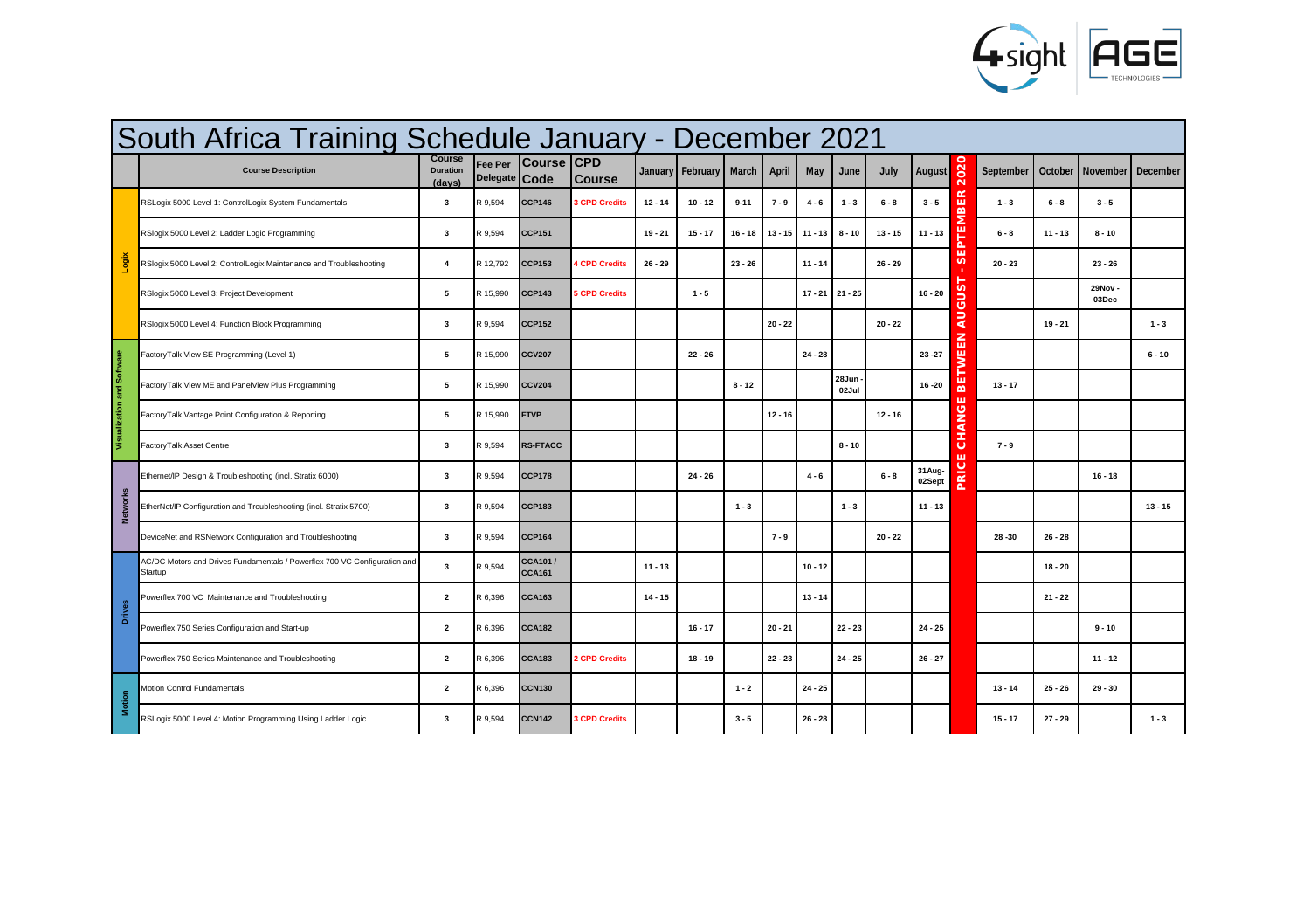

| IR 6.396 | <b>CCP173</b>  | <b>TRAINING CENT</b> |
|----------|----------------|----------------------|
| R 12.792 | <b>RS-FTTM</b> |                      |

| FactoryTalk Batch Server and Configuration Tools                         | 5                       |          | <b>RS-BATRG</b>  |
|--------------------------------------------------------------------------|-------------------------|----------|------------------|
| Powerflex 700S Phase I Maintenance and Troubleshooting                   | $\overline{\mathbf{3}}$ | R 9.594  | PFX700S-LD       |
| Smart Motor Management                                                   | 1                       | R 3.198  | <b>SAF-SMM</b>   |
| <b>Softstarters</b>                                                      | $\overline{a}$          | R 6.396  | SAF-SS           |
| Kinetic 6000 Level 4: Maintenance and Troubleshooting                    | $\overline{a}$          | R 6.396  | <b>CCN200</b>    |
| Powerflex 750 Series Configuration for an Integrated Architecture System | 1                       | R 3.1980 | <b>CCA184</b>    |
| RSLogix 5000 Level 5: Advanced Motion Programming                        | $\overline{a}$          | R 6.396  | <b>CCN190-LD</b> |
| Factory Talk Metrics with Historian Classic Configuration                | 5                       | R 15,990 | <b>RS-FTMHCC</b> |
| Factory Talk Historian SE- Configuration & Data Collection               | $\overline{A}$          | R 12.792 | <b>RS-FTHSEC</b> |
| PID Loop Basics                                                          | $\overline{a}$          | R 6,396  | <b>PRS010</b>    |
| Mining Solutions Basic(RAMS) - For Operators                             | $\overline{a}$          | R 6.396  | <b>CCM101</b>    |
| Mining Solutions Maintenance(RAMS) - For Technicians                     | $\overline{\mathbf{3}}$ | R 9.594  | <b>CCM102</b>    |
| RSlogix 5000 Level 4: Structured Text/SFC Programming                    | $\overline{a}$          | R 6.396  | <b>CCP154-LD</b> |
| E300 Motor Management Unit                                               | $\overline{\mathbf{3}}$ | R 9.594  | <b>E300-MM</b>   |
| ThinManager Configuration and Maintenance                                | $\overline{\mathbf{3}}$ | R 9.594  | <b>SPE201-LD</b> |
|                                                                          |                         |          | R 15,990         |

ControlNet and RSNetworx Configuration and Troubleshooting **2 2** FactoryTalk Transaction Manager **4 A** 

## **TRE** (Midrand)

## **From the N1 (Midrand)**

**Exit right at 95** - Travel for 288m ( < 1 min)

**Turn left onto R511 William Nicol Drive Sandton** - Travel for 2.1km (3 min)

**Keep right onto M71 Main Road** - Travel for 3.7km (6 min) **Turn right onto M6 Bond Street - T**ravel for 312m ( < 1 min)

**Turn left onto Pretoria Avenue - T**ravel for 84m ( < 1 min)

## **GPS Co-ordinates:**

**Degrees, Minutes, Seconds - 26°05'15"S , 28°00'19"E Degrees, Decimal Minutes - 26°05.254'S , 28°00.332'E Decimal Degrees - 26.087567°S , 28.005530°E**

**369 Pretoria Avenue**

**Randburg, Gauteng, South Africa**